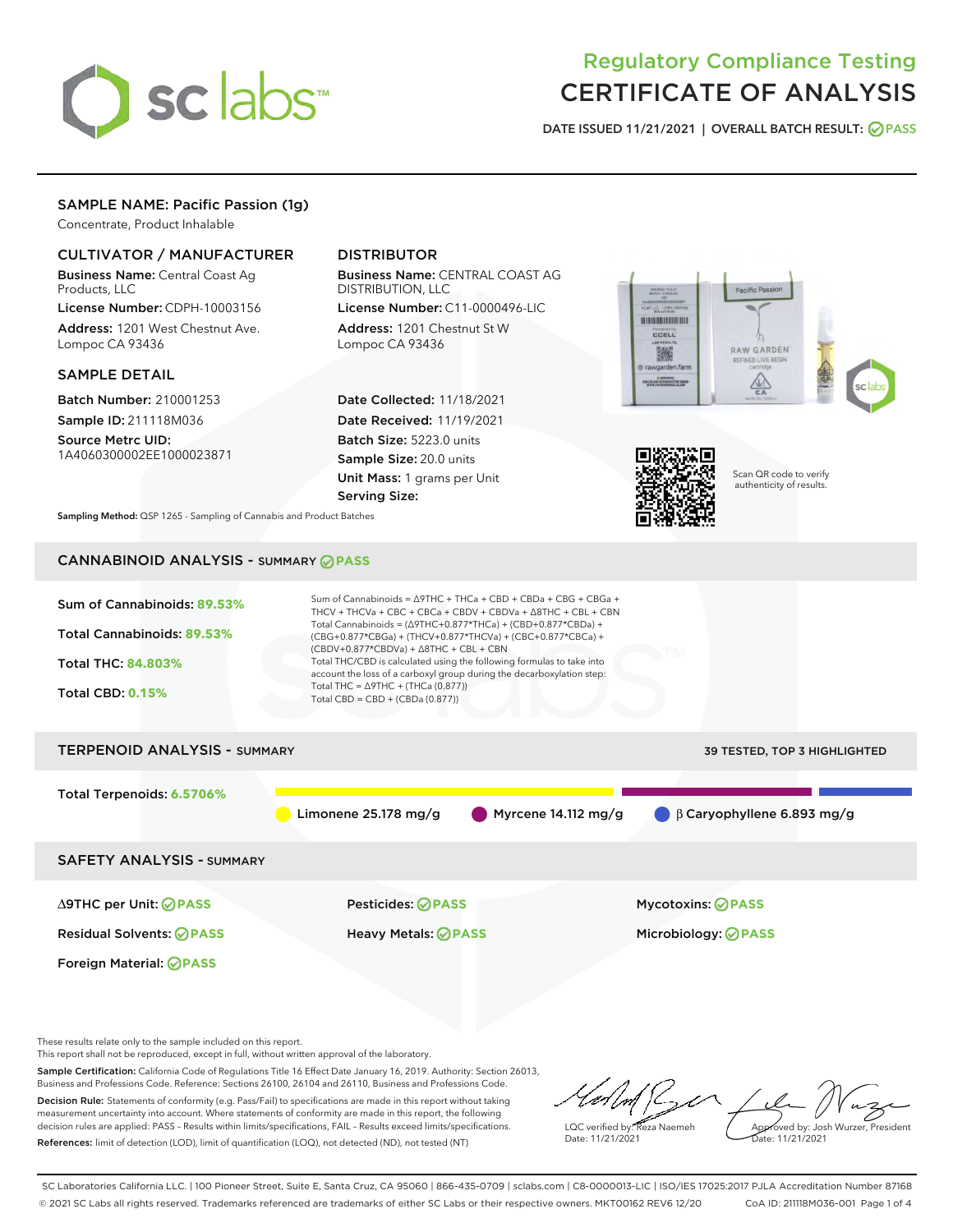



PACIFIC PASSION (1G) | DATE ISSUED 11/21/2021 | OVERALL BATCH RESULT:  $\bigcirc$  PASS

## CANNABINOID TEST RESULTS - 11/19/2021 2 PASS

Tested by high-performance liquid chromatography with diode-array detection (HPLC-DAD). **Method:** QSP 1157 - Analysis of Cannabinoids by HPLC-DAD

#### TOTAL CANNABINOIDS: **89.53%**

Total Cannabinoids (Total THC) + (Total CBD) + (Total CBG) + (Total THCV) + (Total CBC) + (Total CBDV) + ∆8THC + CBL + CBN

TOTAL THC: **84.803%** Total THC (∆9THC+0.877\*THCa)

TOTAL CBD: **0.15%**

Total CBD (CBD+0.877\*CBDa)

TOTAL CBG: 3.615% Total CBG (CBG+0.877\*CBGa)

TOTAL THCV: 0.36% Total THCV (THCV+0.877\*THCVa)

TOTAL CBC: ND Total CBC (CBC+0.877\*CBCa)

TOTAL CBDV: ND Total CBDV (CBDV+0.877\*CBDVa)

| <b>COMPOUND</b>  | LOD/LOQ<br>(mg/g)          | <b>MEASUREMENT</b><br><b>UNCERTAINTY</b><br>(mg/g) | <b>RESULT</b><br>(mg/g) | <b>RESULT</b><br>(%) |
|------------------|----------------------------|----------------------------------------------------|-------------------------|----------------------|
| Δ9THC            | 0.06/0.26                  | ±29.172                                            | 848.03                  | 84.803               |
| <b>CBG</b>       | 0.06/0.19                  | ±1.424                                             | 36.15                   | 3.615                |
| $\triangle$ 8THC | 0.1/0.4                    | ±0.29                                              | 3.6                     | 0.36                 |
| <b>THCV</b>      | 0.1/0.2                    | ±0.18                                              | 3.6                     | 0.36                 |
| <b>CBN</b>       | 0.1/0.3                    | ±0.16                                              | 2.4                     | 0.24                 |
| <b>CBD</b>       | 0.07/0.29                  | ±0.069                                             | 1.50                    | 0.150                |
| <b>THCa</b>      | 0.05 / 0.14                | N/A                                                | <b>ND</b>               | <b>ND</b>            |
| <b>THCVa</b>     | 0.07/0.20                  | N/A                                                | <b>ND</b>               | <b>ND</b>            |
| <b>CBDa</b>      | 0.02/0.19                  | N/A                                                | <b>ND</b>               | <b>ND</b>            |
| <b>CBDV</b>      | 0.04 / 0.15                | N/A                                                | <b>ND</b>               | <b>ND</b>            |
| <b>CBDVa</b>     | 0.03/0.53                  | N/A                                                | <b>ND</b>               | <b>ND</b>            |
| <b>CBGa</b>      | 0.1/0.2                    | N/A                                                | <b>ND</b>               | <b>ND</b>            |
| <b>CBL</b>       | 0.06 / 0.24                | N/A                                                | <b>ND</b>               | <b>ND</b>            |
| <b>CBC</b>       | 0.2 / 0.5                  | N/A                                                | <b>ND</b>               | <b>ND</b>            |
| <b>CBCa</b>      | 0.07/0.28                  | N/A                                                | <b>ND</b>               | <b>ND</b>            |
|                  | <b>SUM OF CANNABINOIDS</b> |                                                    | 895.3 mg/g              | 89.53%               |

#### **UNIT MASS: 1 grams per Unit**

| ∆9THC per Unit                        | 1120 per-package limit | 848.03 mg/unit | <b>PASS</b> |
|---------------------------------------|------------------------|----------------|-------------|
| <b>Total THC per Unit</b>             |                        | 848.03 mg/unit |             |
| <b>CBD</b> per Unit                   |                        | $1.50$ mg/unit |             |
| <b>Total CBD per Unit</b>             |                        | $1.50$ mg/unit |             |
| Sum of Cannabinoids<br>per Unit       |                        | 895.3 mg/unit  |             |
| <b>Total Cannabinoids</b><br>per Unit |                        | 895.3 mg/unit  |             |

# TERPENOID TEST RESULTS - 11/20/2021

Terpene analysis utilizing gas chromatography-flame ionization detection (GC-FID). **Method:** QSP 1192 - Analysis of Terpenoids by GC-FID

| <b>COMPOUND</b>           | LOD/LOQ<br>(mg/g) | <b>MEASUREMENT</b><br><b>UNCERTAINTY</b><br>(mg/g) | <b>RESULT</b><br>(mg/g)                         | <b>RESULT</b><br>(%) |
|---------------------------|-------------------|----------------------------------------------------|-------------------------------------------------|----------------------|
| Limonene                  | 0.005 / 0.016     | ±0.3600                                            | 25.178                                          | 2.5178               |
| <b>Myrcene</b>            | 0.008 / 0.025     | ±0.1820                                            | 14.112                                          | 1.4112               |
| $\beta$ Caryophyllene     | 0.004 / 0.012     | ±0.2454                                            | 6.893                                           | 0.6893               |
| $\alpha$ Pinene           | 0.005 / 0.017     | ±0.0407                                            | 4.727                                           | 0.4727               |
| $\beta$ Pinene            | 0.004 / 0.014     | ±0.0486                                            | 4.229                                           | 0.4229               |
| Ocimene                   | 0.011 / 0.038     | ±0.1044                                            | 3.252                                           | 0.3252               |
| Linalool                  | 0.009 / 0.032     | ±0.0684                                            | 1.799                                           | 0.1799               |
| $\alpha$ Humulene         | 0.009/0.029       | ±0.0479                                            | 1.493                                           | 0.1493               |
| Fenchol                   | 0.010 / 0.034     | ±0.0342                                            | 0.883                                           | 0.0883               |
| Terpineol                 | 0.016 / 0.055     | ±0.0520                                            | 0.847                                           | 0.0847               |
| Terpinolene               | 0.008 / 0.026     | ±0.0130                                            | 0.634                                           | 0.0634               |
| trans- $\beta$ -Farnesene | 0.008 / 0.025     | ±0.0169                                            | 0.477                                           | 0.0477               |
| Camphene                  | 0.005 / 0.015     | ±0.0053                                            | 0.461                                           | 0.0461               |
| Fenchone                  | 0.009 / 0.028     | ±0.0065                                            | 0.225                                           | 0.0225               |
| <b>Borneol</b>            | 0.005 / 0.016     | ±0.0068                                            | 0.163                                           | 0.0163               |
| $\alpha$ Bisabolol        | 0.008 / 0.026     | ±0.0044                                            | 0.082                                           | 0.0082               |
| Guaiol                    | 0.009 / 0.030     | ±0.0021                                            | 0.045                                           | 0.0045               |
| Caryophyllene<br>Oxide    | 0.010 / 0.033     | ±0.0017                                            | 0.038                                           | 0.0038               |
| $\gamma$ Terpinene        | 0.006 / 0.018     | ±0.0006                                            | 0.034                                           | 0.0034               |
| Sabinene Hydrate          | 0.006 / 0.022     | ±0.0010                                            | 0.026                                           | 0.0026               |
| $\alpha$ Phellandrene     | 0.006 / 0.020     | ±0.0003                                            | 0.025                                           | 0.0025               |
| $\alpha$ Terpinene        | 0.005 / 0.017     | ±0.0004                                            | 0.025                                           | 0.0025               |
| Citronellol               | 0.003 / 0.010     | ±0.0012                                            | 0.025                                           | 0.0025               |
| Geraniol                  | 0.002 / 0.007     | ±0.0009                                            | 0.021                                           | 0.0021               |
| Nerol                     | 0.003 / 0.011     | ±0.0005                                            | 0.012                                           | 0.0012               |
| 3 Carene                  | 0.005 / 0.018     | N/A                                                | <loq< th=""><th><loq< th=""></loq<></th></loq<> | <loq< th=""></loq<>  |
| p-Cymene                  | 0.005 / 0.016     | N/A                                                | <loq< th=""><th><loq< th=""></loq<></th></loq<> | <loq< th=""></loq<>  |
| Sabinene                  | 0.004 / 0.014     | N/A                                                | <b>ND</b>                                       | <b>ND</b>            |
| Eucalyptol                | 0.006 / 0.018     | N/A                                                | ND                                              | ND                   |
| (-)-Isopulegol            | 0.005 / 0.016     | N/A                                                | <b>ND</b>                                       | <b>ND</b>            |
| Camphor                   | 0.006 / 0.019     | N/A                                                | ND                                              | ND                   |
| Isoborneol                | 0.004 / 0.012     | N/A                                                | ND                                              | ND                   |
| Menthol                   | 0.008 / 0.025     | N/A                                                | ND                                              | ND                   |
| R-(+)-Pulegone            | 0.003 / 0.011     | N/A                                                | ND                                              | ND                   |
| <b>Geranyl Acetate</b>    | 0.004 / 0.014     | N/A                                                | ND                                              | ND                   |
| $\alpha$ Cedrene          | 0.005 / 0.016     | N/A                                                | ND                                              | ND                   |
| Valencene                 | 0.009 / 0.030     | N/A                                                | ND                                              | ND                   |
| Nerolidol                 | 0.009 / 0.028     | N/A                                                | ND                                              | ND                   |
| Cedrol                    | 0.008 / 0.027     | N/A                                                | ND                                              | ND                   |
| <b>TOTAL TERPENOIDS</b>   |                   |                                                    | 65.706 mg/g                                     | 6.5706%              |

SC Laboratories California LLC. | 100 Pioneer Street, Suite E, Santa Cruz, CA 95060 | 866-435-0709 | sclabs.com | C8-0000013-LIC | ISO/IES 17025:2017 PJLA Accreditation Number 87168 © 2021 SC Labs all rights reserved. Trademarks referenced are trademarks of either SC Labs or their respective owners. MKT00162 REV6 12/20 CoA ID: 211118M036-001 Page 2 of 4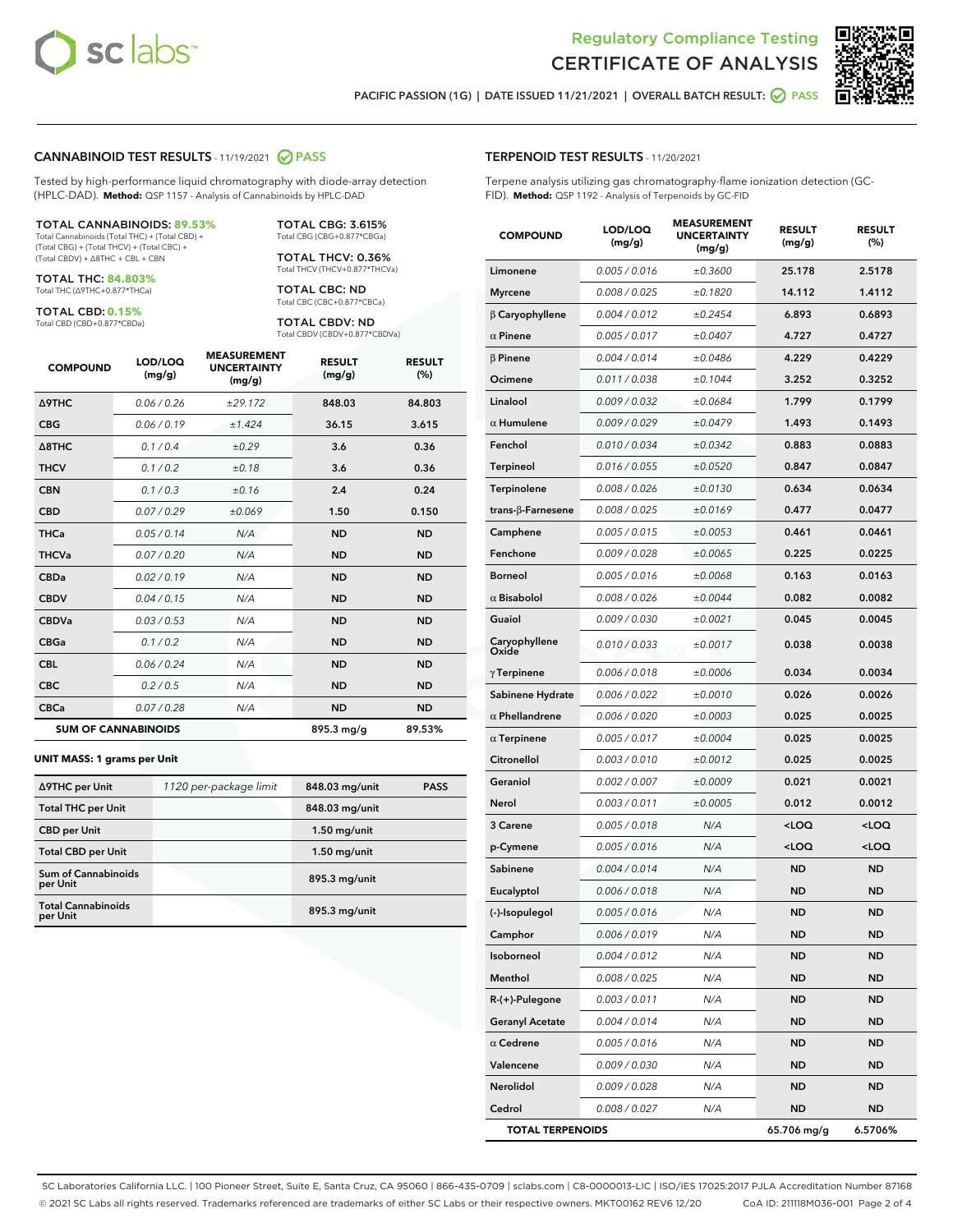



PACIFIC PASSION (1G) | DATE ISSUED 11/21/2021 | OVERALL BATCH RESULT:  $\bigcirc$  PASS

# CATEGORY 1 PESTICIDE TEST RESULTS - 11/20/2021 2 PASS

Pesticide and plant growth regulator analysis utilizing high-performance liquid chromatography-mass spectrometry (HPLC-MS) or gas chromatography-mass spectrometry (GC-MS). \*GC-MS utilized where indicated. **Method:** QSP 1212 - Analysis of Pesticides and Mycotoxins by LC-MS or QSP 1213 - Analysis of Pesticides by GC-MS

| <b>COMPOUND</b>             | LOD/LOQ<br>$(\mu g/g)$ | <b>ACTION</b><br><b>LIMIT</b><br>$(\mu g/g)$ | <b>MEASUREMENT</b><br><b>UNCERTAINTY</b><br>$(\mu g/g)$ | <b>RESULT</b><br>$(\mu g/g)$ | <b>RESULT</b> |
|-----------------------------|------------------------|----------------------------------------------|---------------------------------------------------------|------------------------------|---------------|
| Aldicarb                    | 0.03 / 0.08            | $\ge$ LOD                                    | N/A                                                     | <b>ND</b>                    | <b>PASS</b>   |
| Carbofuran                  | 0.02/0.05              | $>$ LOD                                      | N/A                                                     | <b>ND</b>                    | <b>PASS</b>   |
| Chlordane*                  | 0.03 / 0.08            | $\ge$ LOD                                    | N/A                                                     | <b>ND</b>                    | <b>PASS</b>   |
| Chlorfenapyr*               | 0.03/0.10              | $\ge$ LOD                                    | N/A                                                     | <b>ND</b>                    | <b>PASS</b>   |
| Chlorpyrifos                | 0.02 / 0.06            | $\ge$ LOD                                    | N/A                                                     | <b>ND</b>                    | <b>PASS</b>   |
| Coumaphos                   | 0.02 / 0.07            | $\ge$ LOD                                    | N/A                                                     | <b>ND</b>                    | <b>PASS</b>   |
| Daminozide                  | 0.02/0.07              | $>$ LOD                                      | N/A                                                     | <b>ND</b>                    | <b>PASS</b>   |
| <b>DDVP</b><br>(Dichlorvos) | 0.03/0.09              | $\ge$ LOD                                    | N/A                                                     | <b>ND</b>                    | <b>PASS</b>   |
| Dimethoate                  | 0.03/0.08              | $\ge$ LOD                                    | N/A                                                     | <b>ND</b>                    | <b>PASS</b>   |
| Ethoprop(hos)               | 0.03/0.10              | $>$ LOD                                      | N/A                                                     | <b>ND</b>                    | <b>PASS</b>   |
| Etofenprox                  | 0.02 / 0.06            | $\ge$ LOD                                    | N/A                                                     | <b>ND</b>                    | <b>PASS</b>   |
| Fenoxycarb                  | 0.03/0.08              | $\ge$ LOD                                    | N/A                                                     | <b>ND</b>                    | <b>PASS</b>   |
| Fipronil                    | 0.03/0.08              | $\ge$ LOD                                    | N/A                                                     | <b>ND</b>                    | <b>PASS</b>   |
| Imazalil                    | 0.02 / 0.06            | $\ge$ LOD                                    | N/A                                                     | <b>ND</b>                    | <b>PASS</b>   |
| <b>Methiocarb</b>           | 0.02 / 0.07            | $\ge$ LOD                                    | N/A                                                     | <b>ND</b>                    | <b>PASS</b>   |
| Methyl<br>parathion         | 0.03/0.10              | $\ge$ LOD                                    | N/A                                                     | <b>ND</b>                    | <b>PASS</b>   |
| <b>Mevinphos</b>            | 0.03/0.09              | $>$ LOD                                      | N/A                                                     | <b>ND</b>                    | <b>PASS</b>   |
| Paclobutrazol               | 0.02 / 0.05            | $\ge$ LOD                                    | N/A                                                     | <b>ND</b>                    | <b>PASS</b>   |
| Propoxur                    | 0.03/0.09              | $\ge$ LOD                                    | N/A                                                     | <b>ND</b>                    | <b>PASS</b>   |
| Spiroxamine                 | 0.03/0.08              | $\ge$ LOD                                    | N/A                                                     | <b>ND</b>                    | <b>PASS</b>   |
| Thiacloprid                 | 0.03/0.10              | $\ge$ LOD                                    | N/A                                                     | <b>ND</b>                    | <b>PASS</b>   |

### CATEGORY 2 PESTICIDE TEST RESULTS - 11/20/2021 @ PASS

| <b>COMPOUND</b>          | LOD/LOO<br>$(\mu g/g)$ | <b>ACTION</b><br>LIMIT<br>$(\mu g/g)$ | <b>MEASUREMENT</b><br><b>UNCERTAINTY</b><br>$(\mu g/g)$ | <b>RESULT</b><br>$(\mu g/g)$ | <b>RESULT</b> |  |
|--------------------------|------------------------|---------------------------------------|---------------------------------------------------------|------------------------------|---------------|--|
| Abamectin                | 0.03/0.10              | 0.1                                   | N/A                                                     | <b>ND</b>                    | <b>PASS</b>   |  |
| Acephate                 | 0.02/0.07              | 0.1                                   | N/A                                                     | <b>ND</b>                    | <b>PASS</b>   |  |
| Acequinocyl              | 0.02/0.07              | 0.1                                   | N/A                                                     | <b>ND</b>                    | <b>PASS</b>   |  |
| Acetamiprid              | 0.02/0.05              | 0.1                                   | N/A                                                     | <b>ND</b>                    | <b>PASS</b>   |  |
| Azoxystrobin             | 0.02/0.07              | 0.1                                   | N/A                                                     | <b>ND</b>                    | <b>PASS</b>   |  |
| <b>Bifenazate</b>        | 0.01 / 0.04            | 0.1                                   | N/A                                                     | <b>ND</b>                    | <b>PASS</b>   |  |
| <b>Bifenthrin</b>        | 0.02/0.05              | 3                                     | N/A                                                     | <b>ND</b>                    | <b>PASS</b>   |  |
| <b>Boscalid</b>          | 0.03/0.09              | 0.1                                   | N/A                                                     | <b>ND</b>                    | <b>PASS</b>   |  |
| Captan                   | 0.19/0.57              | 0.7                                   | N/A                                                     | <b>ND</b>                    | <b>PASS</b>   |  |
| Carbaryl                 | 0.02/0.06              | 0.5                                   | N/A                                                     | <b>ND</b>                    | <b>PASS</b>   |  |
| Chlorantranilip-<br>role | 0.04/0.12              | 10                                    | N/A                                                     | <b>ND</b>                    | <b>PASS</b>   |  |
| Clofentezine             | 0.03/0.09              | 0.1                                   | N/A                                                     | <b>ND</b>                    | <b>PASS</b>   |  |

| <b>COMPOUND</b>               | LOD/LOQ<br>(µg/g) | <b>ACTION</b><br><b>LIMIT</b><br>(µg/g) | <b>MEASUREMENT</b><br><b>UNCERTAINTY</b><br>$(\mu g/g)$ | <b>RESULT</b><br>(µg/g) | <b>RESULT</b> |
|-------------------------------|-------------------|-----------------------------------------|---------------------------------------------------------|-------------------------|---------------|
| Cyfluthrin                    | 0.12 / 0.38       | $\overline{c}$                          | N/A                                                     | <b>ND</b>               | <b>PASS</b>   |
| Cypermethrin                  | 0.11 / 0.32       | 1                                       | N/A                                                     | <b>ND</b>               | <b>PASS</b>   |
| <b>Diazinon</b>               | 0.02 / 0.05       | 0.1                                     | N/A                                                     | <b>ND</b>               | <b>PASS</b>   |
| Dimethomorph                  | 0.03 / 0.09       | 2                                       | N/A                                                     | <b>ND</b>               | <b>PASS</b>   |
| Etoxazole                     | 0.02 / 0.06       | 0.1                                     | N/A                                                     | <b>ND</b>               | <b>PASS</b>   |
| Fenhexamid                    | 0.03 / 0.09       | 0.1                                     | N/A                                                     | <b>ND</b>               | <b>PASS</b>   |
| Fenpyroximate                 | 0.02 / 0.06       | 0.1                                     | N/A                                                     | <b>ND</b>               | <b>PASS</b>   |
| Flonicamid                    | 0.03 / 0.10       | 0.1                                     | N/A                                                     | <b>ND</b>               | <b>PASS</b>   |
| Fludioxonil                   | 0.03 / 0.10       | 0.1                                     | N/A                                                     | <b>ND</b>               | <b>PASS</b>   |
| Hexythiazox                   | 0.02 / 0.07       | 0.1                                     | N/A                                                     | <b>ND</b>               | <b>PASS</b>   |
| Imidacloprid                  | 0.04 / 0.11       | 5                                       | N/A                                                     | <b>ND</b>               | <b>PASS</b>   |
| Kresoxim-methyl               | 0.02 / 0.07       | 0.1                                     | N/A                                                     | <b>ND</b>               | <b>PASS</b>   |
| Malathion                     | 0.03 / 0.09       | 0.5                                     | N/A                                                     | <b>ND</b>               | <b>PASS</b>   |
| Metalaxyl                     | 0.02 / 0.07       | $\overline{c}$                          | N/A                                                     | <b>ND</b>               | <b>PASS</b>   |
| Methomyl                      | 0.03 / 0.10       | $\mathcal{I}$                           | N/A                                                     | <b>ND</b>               | <b>PASS</b>   |
| Myclobutanil                  | 0.03 / 0.09       | 0.1                                     | N/A                                                     | <b>ND</b>               | <b>PASS</b>   |
| <b>Naled</b>                  | 0.02 / 0.07       | 0.1                                     | N/A                                                     | <b>ND</b>               | <b>PASS</b>   |
| Oxamyl                        | 0.04 / 0.11       | 0.5                                     | N/A                                                     | <b>ND</b>               | <b>PASS</b>   |
| Pentachloronitro-<br>benzene* | 0.03/0.09         | 0.1                                     | N/A                                                     | <b>ND</b>               | <b>PASS</b>   |
| Permethrin                    | 0.04 / 0.12       | 0.5                                     | N/A                                                     | <b>ND</b>               | <b>PASS</b>   |
| Phosmet                       | 0.03 / 0.10       | 0.1                                     | N/A                                                     | <b>ND</b>               | <b>PASS</b>   |
| Piperonylbu-<br>toxide        | 0.02 / 0.07       | 3                                       | N/A                                                     | <b>ND</b>               | <b>PASS</b>   |
| Prallethrin                   | 0.03 / 0.08       | 0.1                                     | N/A                                                     | <b>ND</b>               | <b>PASS</b>   |
| Propiconazole                 | 0.02 / 0.07       | 0.1                                     | N/A                                                     | <b>ND</b>               | <b>PASS</b>   |
| Pyrethrins                    | 0.04 / 0.12       | 0.5                                     | N/A                                                     | <b>ND</b>               | <b>PASS</b>   |
| Pyridaben                     | 0.02 / 0.07       | 0.1                                     | N/A                                                     | <b>ND</b>               | <b>PASS</b>   |
| Spinetoram                    | 0.02 / 0.07       | 0.1                                     | N/A                                                     | <b>ND</b>               | <b>PASS</b>   |
| Spinosad                      | 0.02 / 0.07       | 0.1                                     | N/A                                                     | <b>ND</b>               | <b>PASS</b>   |
| Spiromesifen                  | 0.02 / 0.05       | 0.1                                     | N/A                                                     | <b>ND</b>               | <b>PASS</b>   |
| Spirotetramat                 | 0.02 / 0.06       | 0.1                                     | N/A                                                     | ND                      | <b>PASS</b>   |
| Tebuconazole                  | 0.02 / 0.07       | 0.1                                     | N/A                                                     | <b>ND</b>               | <b>PASS</b>   |
| Thiamethoxam                  | 0.03 / 0.10       | 5                                       | N/A                                                     | <b>ND</b>               | <b>PASS</b>   |
| Trifloxystrobin               | 0.03 / 0.08       | 0.1                                     | N/A                                                     | <b>ND</b>               | <b>PASS</b>   |

SC Laboratories California LLC. | 100 Pioneer Street, Suite E, Santa Cruz, CA 95060 | 866-435-0709 | sclabs.com | C8-0000013-LIC | ISO/IES 17025:2017 PJLA Accreditation Number 87168 © 2021 SC Labs all rights reserved. Trademarks referenced are trademarks of either SC Labs or their respective owners. MKT00162 REV6 12/20 CoA ID: 211118M036-001 Page 3 of 4